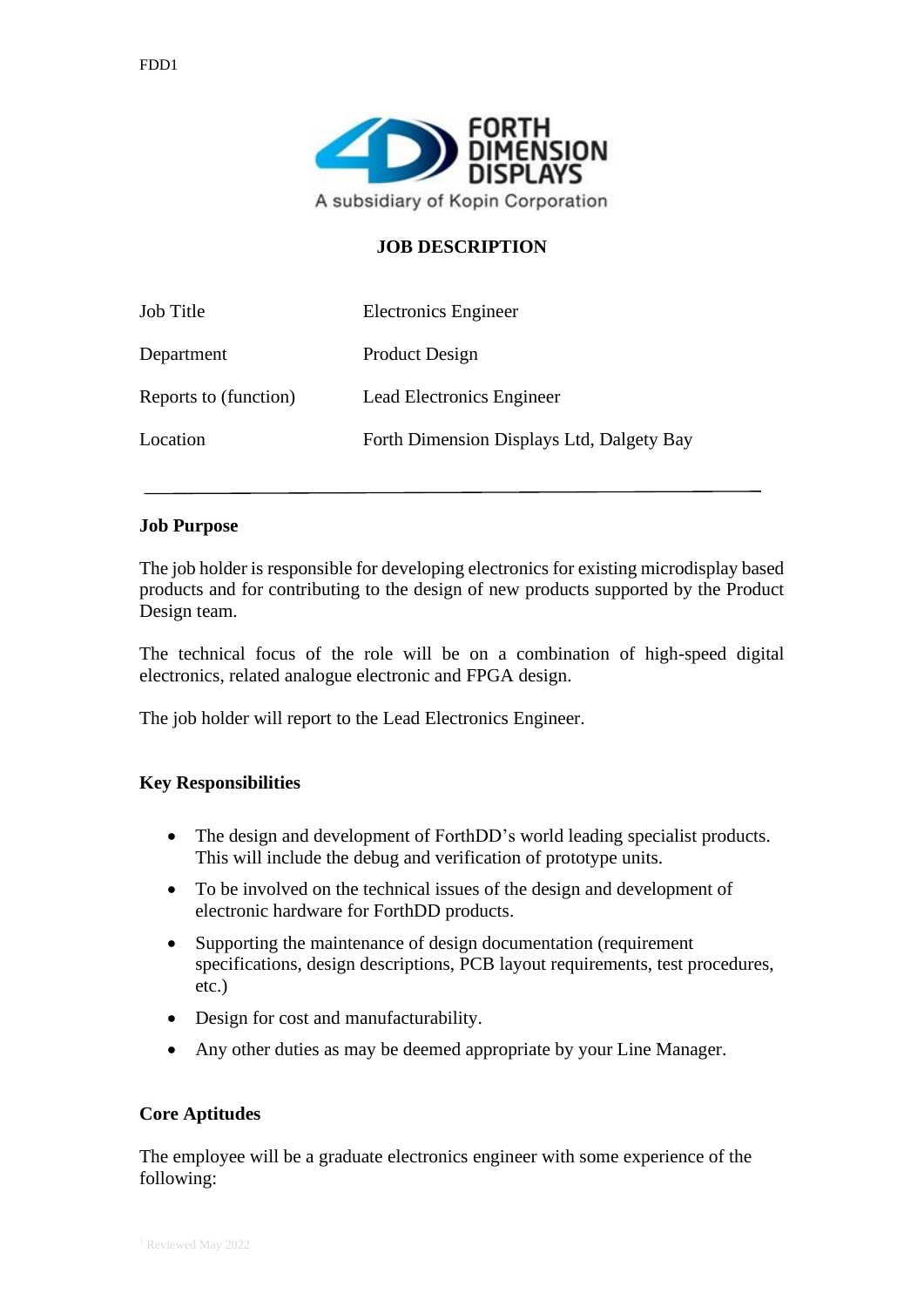- Digital electronics circuit design
- Testing and debug techniques for electronic systems

# **Supplementary Aptitudes**

Experience of one or more of the following would be beneficial:

- Mixed Analogue/Digital circuit design
- HDL coding (VHDL/Verilog/System Verilog) of FPGA or ASIC designs
- PCB design
- Schematic design and capture and design processes
- Video/graphics interfacing (HDMI/DisplayPort/SDI etc.)

## **General**

Good problem-solving skills and ingenuity Resourcefulness, creativity, and inventiveness Ability to meet deadlines and work under pressure Good communicator Self-motivator Good interpersonal skills Strong team player

*Location:* St. David's Business Park, Dalgety Bay, Fife; a small amount of travel may be required.

Currently, the role is based in the Company's facility in St. David's Business Park but flexibility around a combination of on- and off-site working is supported.

*Hours of work:* 39-hour week, Monday to Friday, 8.30 – 5.00 the company offers certain flexibility/change of the core working hours in the line with the FDD Flexible Working Policy, however, flexibility regarding working hours is also expected from the employee.

**Benefits package:** 30 days annual leave (plus five statutory days), competitive personal pension scheme with company contribution, life assurance scheme.

# **Company Info**

Forth Dimension Displays (ForthDD) [\(www.forthdd.com\)](http://www.forthdd.com/) is a world leading supplier of high resolution Microdisplays / Spatial Light Modulators (SLMs) for application such as Near-To-Eye viewers and Structured Light Projection.

ForthDD's High Definition microdisplay solutions are built on a Ferroelectric Liquid